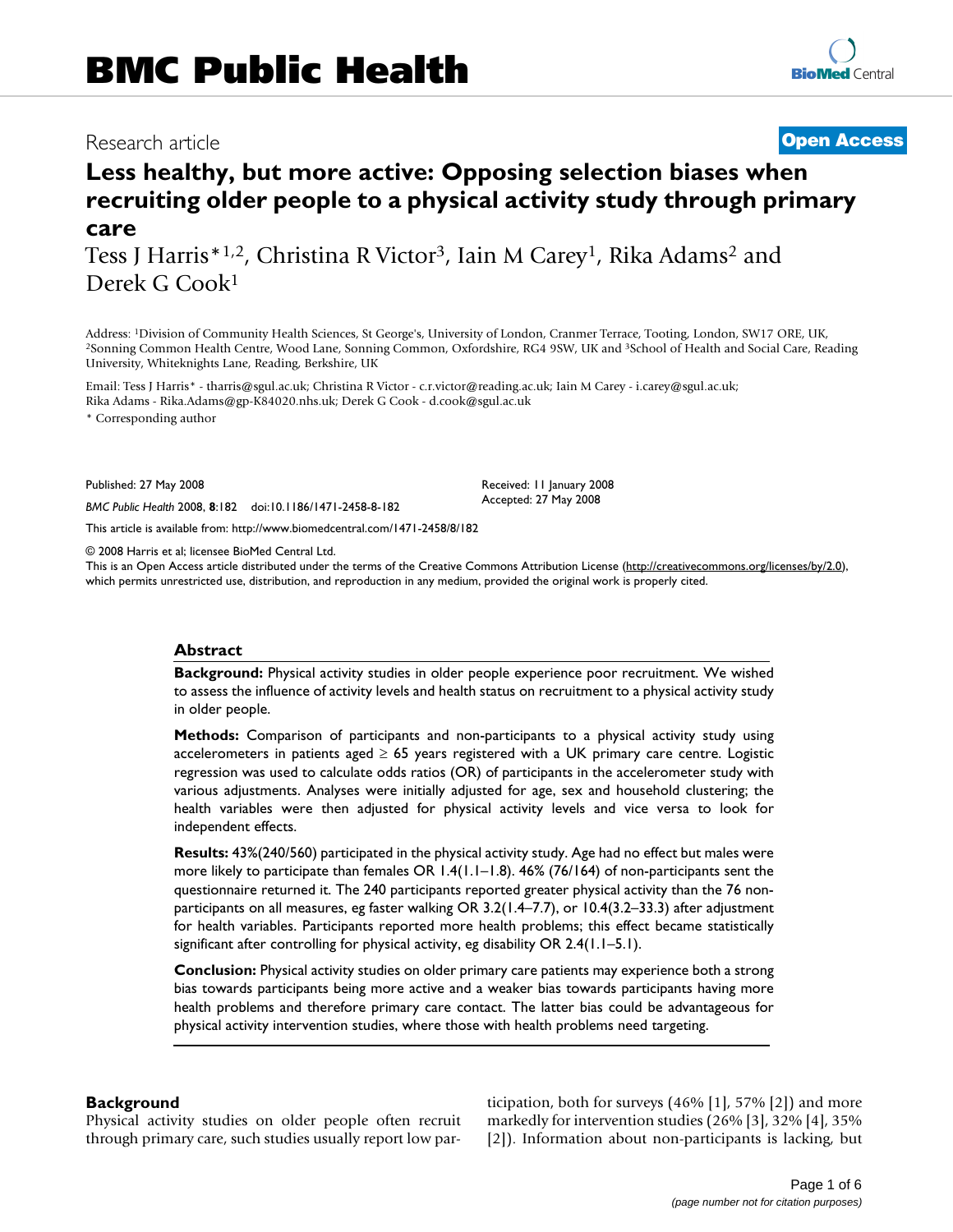higher activity levels have been associated with increased recruitment [4,5], leading to potential selection bias and difficulties in generalizing results [6]. Unfortunately, these studies did not report on non-participants' health status. Whilst older people with higher activity levels tend to be healthier [7], recruiting through primary care could encourage those with more illnesses and primary care contact to respond, leading to bias in an opposing direction. Our objective was to compare the self-reported health status and physical activity levels of participants and non-participants in a primary care based physical activity study.

#### **Methods**

As part of a randomized controlled trial of different recruitment strategies to a physical activity study, 560 patients  $\geq 65$  years registered with a primary health care centre (general practice) in Oxfordshire, UK were randomly selected by household [8]. Those living in care homes, those with dementia, terminal illness, poorly controlled cardiac failure or unstable angina and those housebound due to disability were first excluded by computer record search and by general (family) practitioner and district (community) nurse examination of registered patient lists. All 560 patients were invited to take part in a study measuring customary physical activity levels objectively for a 7-day period using motion sensors (accelerometers and pedometers). A random half (280) also received a 12 page questionnaire with their study information, asking details about physical health (general health, limiting longstanding illness [9], disability [10], pain [11], chronic disease [12], smoking status, weight and height), depressive symptoms [13], self-reported physical activity levels [14,15] and attitudes towards physical activity [16] (See Additional file 1). Subjects were encouraged to return the questionnaire, whether or not they participated in the physical activity study, thus allowing a comparison of participants and non-participants. Those participating who had not been randomized to receive a questionnaire, completed one at their baseline assessment.

#### *Ethical approval & informed consent*

Ethics committee approval for the study was given by Oxfordshire REC A (reference no. 06/Q1604/94). The patient information sheets sent to all 560 individuals explained the study in detail, including the use of questionnaire information provided by those returning questionnaires, but not wanting to participate further. Full informed written consent was obtained from the 240 participating in the physical activity study.

#### *Analysis*

Logistic regression was used to estimate odds ratios for participating in the accelerometer study, adjusting for age and sex as appropriate and household clustering, using

the cluster option in STATA 9 [16]. For age and sex comparisons the analyses were based on all 520 subjects. For analyses examining health and physical activity from the brief questionnaire, the comparison was based on all participants to the accelerometer study and those non-participants who received a questionnaire and returned it. Analyses were adjusted for age, sex and household clustering. Health measures were adjusted additionally for the effect of physical activity (walking pace and number of hours walked in the last week) and physical activity measures for the effect of health (limiting long-standing illness, number of chronic diseases, disability, falls and chronic pain) in order to see whether any effects were independent. To check that it was reasonable to combine postal questionnaires on participants with those completed at baseline assessment, a comparison of participants and non-participants as above was repeated, restricted to those randomised to postal questionnaires.

#### **Results**

Recruitment rate to the physical activity study was  $43\%$ (240/560). Comparison overall of participants (n = 240) and non-participants ( $n = 320$ ), adjusted for age, sex and household clustering, showed that males were more likely to participate OR 1.4(95% C.I. 1.1–1.8). There was no statistically significant association between age and participating, baseline age 65–69 OR = 1, age 70–79 OR 0.8(95% C.I. 0.5–1.1), age = 80 OR 0.8(95% C.I. 0.5– 1.4).

Of the 280 people sent a postal questionnaire, 116 were recruited to the study and 164 were not, of these non-participants 76/164(46%) completed the questionnaire (see Figure 1). Table 1 shows the comparison of participants (n = 240) (116 from the postal questionnaire group, 124 who completed the questionnaire at baseline assessment) and non-participants ( $n = 76$ ) who returned the questionnaire. The results for age and sex are very similar to those for participants and non-participants overall.



**Figure 1 Participant flow through the study.**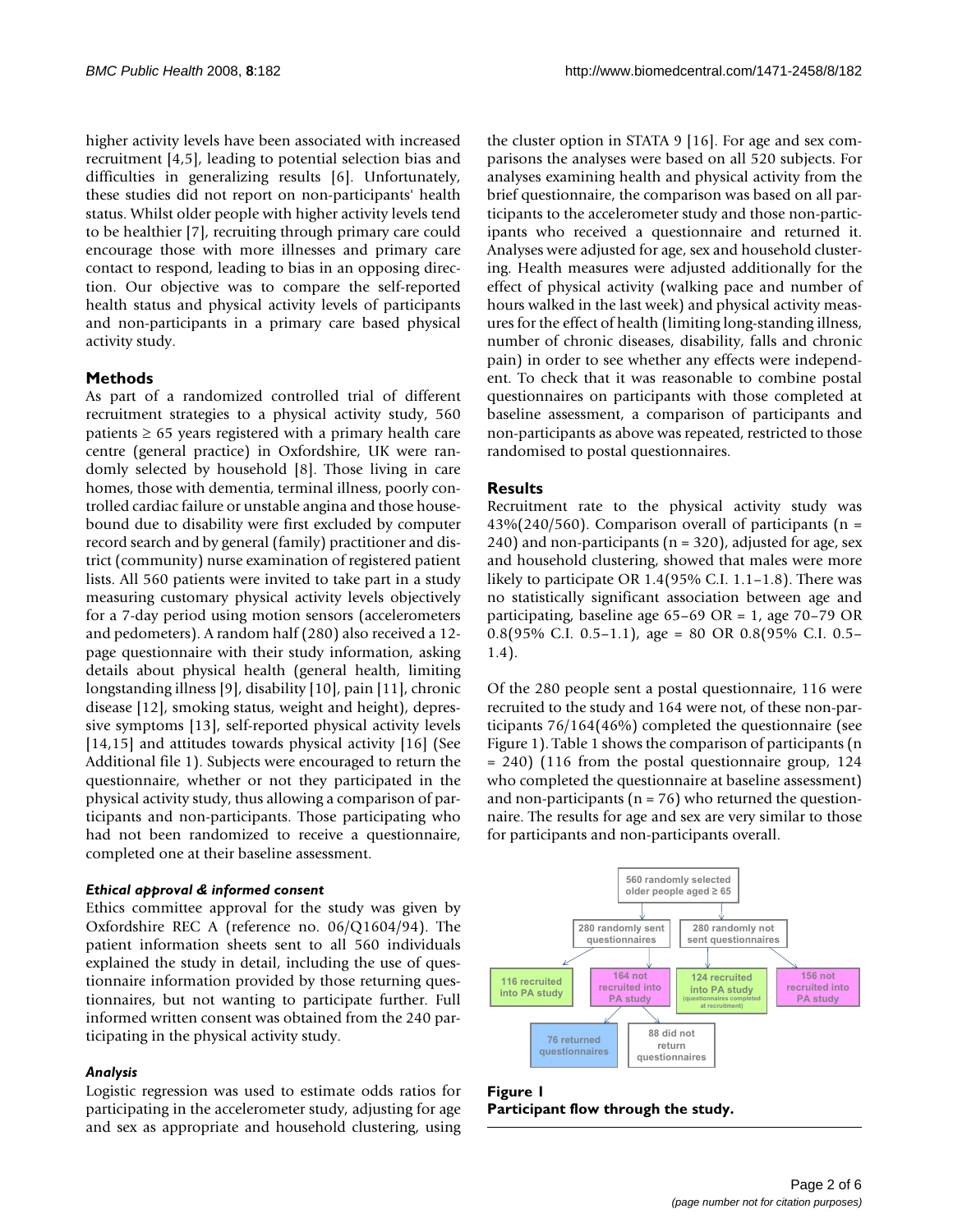|                                                              | Non-participants N<br>$= 76$ n (%) | <b>Participants N =</b><br>240 n (%) | <b>Crude OR for</b><br>participating (95%<br>CI) | OR (95% CI) adj for<br>age, sex, household<br>clustering |                                                                                                    |
|--------------------------------------------------------------|------------------------------------|--------------------------------------|--------------------------------------------------|----------------------------------------------------------|----------------------------------------------------------------------------------------------------|
| <b>DEMOGRAPHIC</b>                                           |                                    |                                      |                                                  |                                                          |                                                                                                    |
| Sex                                                          |                                    |                                      |                                                  |                                                          |                                                                                                    |
| Female                                                       | 45 (59.2)                          | 115(47.9)                            | $\mathbf{I}$                                     | I.                                                       |                                                                                                    |
| Male                                                         | 31(40.8)                           | 125(52.1)                            | $1.6(0.9-2.7)$                                   | $1.6$ ( $1.1-2.4$ )                                      |                                                                                                    |
| Age                                                          |                                    |                                      |                                                  |                                                          |                                                                                                    |
| $65 - 69$                                                    | 23(30.3)                           | 87 (36.3)                            | I.                                               | I.                                                       |                                                                                                    |
| $70 - 79$                                                    | 40 (52.6)                          | 111(46.3)                            | $0.7(0.4-1.3)$                                   | $0.8(0.4-1.4)$                                           |                                                                                                    |
| 80 or more                                                   | 13(17.1)                           | 42 (17.5)                            | $0.9(0.4-1.9)$                                   | $0.8(0.3-2.0)$                                           |                                                                                                    |
| <b>SELF-REPORTED</b><br><b>HEALTH</b>                        |                                    |                                      |                                                  |                                                          | OR (95% CI) adj for<br>age, sex, household<br>clustering & self-<br>reported activity <sup>2</sup> |
| <b>General Health</b>                                        |                                    |                                      |                                                  |                                                          |                                                                                                    |
| Very good/Good                                               | 58 (84.1)                          | 200 (85.1)                           | I.                                               | L                                                        | $\mathbf{I}$                                                                                       |
| Fair/bad                                                     | 11(15.9)                           | 35 (14.9)                            | $0.9(0.7 - 1.4)$                                 | $1.1(0.7-1.6)$                                           | $1.3(0.9-2.0)$                                                                                     |
| Limiting<br>longstanding illness                             |                                    |                                      |                                                  |                                                          |                                                                                                    |
| No                                                           | 53(77.9)                           | 176 (73.6)                           | L                                                | I.                                                       | L                                                                                                  |
| Yes                                                          | 15(22.1)                           | 65 (28.6)                            | $1.4(0.7-2.7)$                                   | $1.6(0.8-3.3)$                                           | $2.9(1.2 - 7.1)$                                                                                   |
| <b>Disability</b>                                            |                                    |                                      |                                                  |                                                          |                                                                                                    |
| No                                                           | 40 (53.3)                          | 125(52.7)                            | L                                                | I.                                                       | I.                                                                                                 |
| Yes                                                          | 35 (46.7                           | 112(47.3)                            | $1.0(0.6 - 1.7)$                                 | $1.3(0.7-2.5)$                                           | $2.4$ (1.1-5.1)                                                                                    |
| Chronic pain                                                 |                                    |                                      |                                                  |                                                          |                                                                                                    |
| No                                                           | 46 (66.7)                          | 146(63.5)                            | $\mathbf{I}$                                     | L                                                        | L                                                                                                  |
| Yes                                                          | 23 (33.3)                          | 84 (36.5)                            | $1.2(0.7-2.0)$                                   | $1.4(0.7-2.6)$                                           | $2.1(1.0-4.5)$                                                                                     |
| <b>Chronic disease</b>                                       |                                    |                                      |                                                  |                                                          |                                                                                                    |
| No                                                           | 25 (32.9)                          | 55 (22.9)                            | I.                                               | I.                                                       |                                                                                                    |
| Yes                                                          | 51 (67.1)                          | 185(77.1)                            | $1.6(0.9-2.9)$                                   | $1.7(0.9 - 3.0)$                                         | $1.8(1.0-3.2)$                                                                                     |
| Use a walking aid                                            |                                    |                                      |                                                  |                                                          |                                                                                                    |
| No                                                           | 66 (89.2)                          | 217(91.9)                            | $\mathbf{I}$                                     | I.                                                       | I.                                                                                                 |
| Yes                                                          | 8(10.8)                            | 19(8.1)                              | $0.7(0.3 - 1.7)$                                 | $0.8(0.3-2.1)$                                           | $1.4(0.5-3.8)$                                                                                     |
| Fallen in last year                                          |                                    |                                      |                                                  |                                                          |                                                                                                    |
| No                                                           | 56 (76.7)                          | 169(71.9)                            | ı                                                | I.                                                       |                                                                                                    |
| Yes                                                          | 17(23.3)                           | 66(28.1)                             | $1.3(0.7-2.4)$                                   | $1.6(0.8-2.9)$                                           | $2.0(1.0-4.0)$                                                                                     |
| <b>Current smoker</b>                                        |                                    |                                      |                                                  |                                                          |                                                                                                    |
| No                                                           | 72 (96.0)                          | 221 (94.0)                           | L                                                | L                                                        | J.                                                                                                 |
| Yes                                                          | 3(4.0)                             | 14(6.0)                              | $1.5(0.4 - 5.4)$                                 | $1.3(0.3-5.1)$                                           | $1.5(0.4-5.1)$                                                                                     |
| <b>Body Mass Index</b>                                       |                                    |                                      |                                                  |                                                          |                                                                                                    |
| Normal weight                                                | 28 (46.7)                          | 97 (43.1)                            | L                                                | T                                                        | $\mathbf{I}$                                                                                       |
| Overweight or obese<br>Geriatric<br><b>Depression Score3</b> | 32 (53.3)                          | 128 (56.9)                           | $1.2(0.7-2.0)$                                   | $1.2(0.7-2.4)$                                           | $1.4(0.7-2.6)$                                                                                     |
| $<$ 4                                                        | 67(88.2)                           | 213 (89.5)                           | L                                                | I.                                                       | I.                                                                                                 |
| 4 or more                                                    | 9(11.8)                            | 25 (10.5)                            | $0.9(0.4-2.0)$                                   | $0.9(0.4-2.0)$                                           | $1.1(0.5-2.5)$                                                                                     |
| <b>SELF-REPORTED</b><br><b>ACTIVITY</b>                      |                                    |                                      |                                                  |                                                          | OR (95% CI) adj for<br>age, sex, household<br>clustering & self-<br>reported health <sup>4</sup>   |
| <b>Walking pace</b><br>compared to<br>others                 |                                    |                                      |                                                  |                                                          |                                                                                                    |
| Slower/much slower                                           | 16(21.3)                           | 22(9.4)                              | I                                                | I                                                        | I.                                                                                                 |
| About the same                                               | 34 (45.3)                          | 100(42.5)                            | $2.1(1.1-4.5)$                                   | $1.9(1.0-4.2)$                                           | $4.6$ (1.7–12.5)                                                                                   |
| Faster/much faster                                           | 25 (33.3)                          | 113(48.1)                            | $3.3$ (1.5–7.1)                                  | $3.2(1.4 - 7.7)$                                         | $10.4(3.2 - 33.3)$                                                                                 |

**Table 1: Comparison of non-participants & participants of physical activity study amongst questionnaire responders**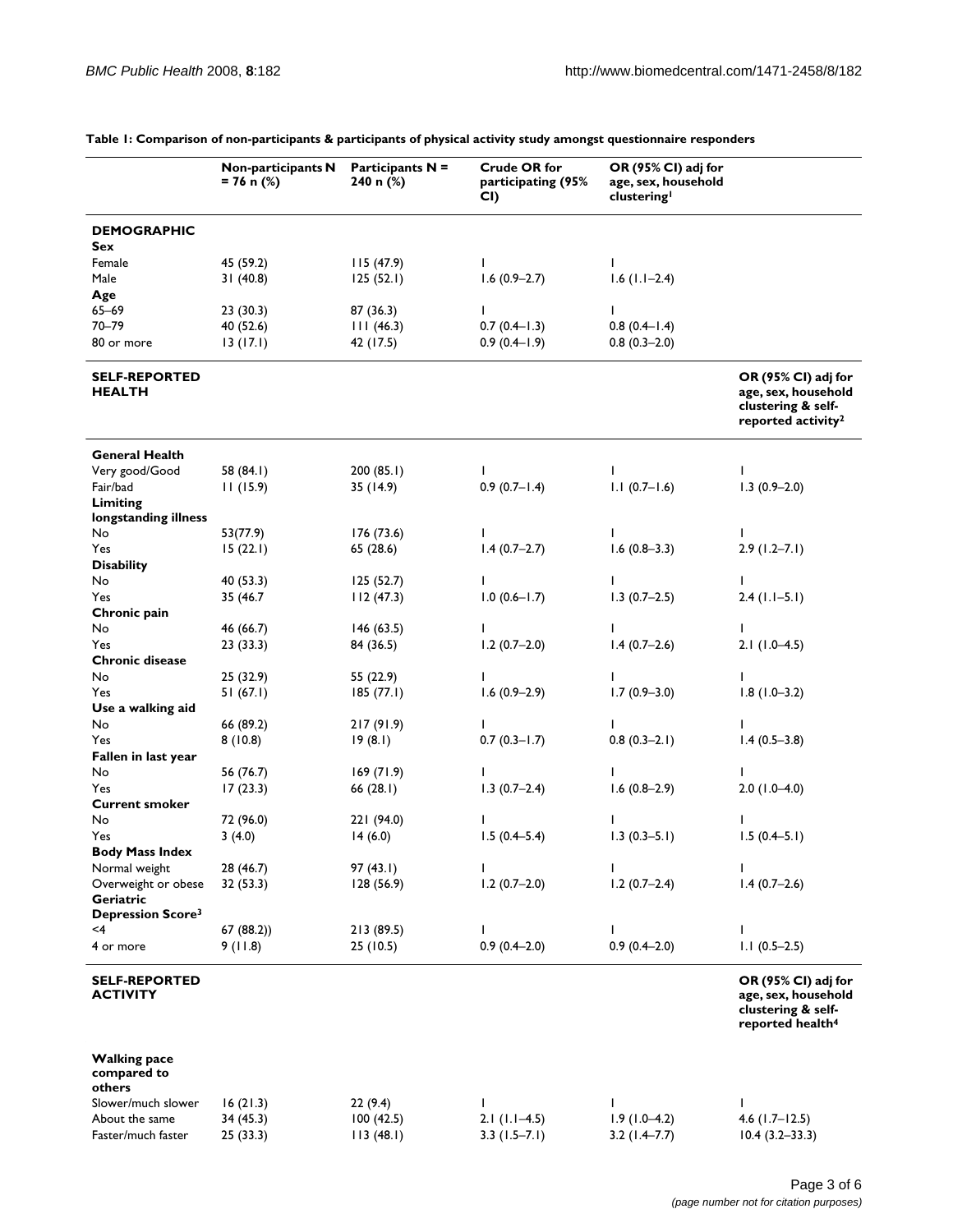| <b>Hours walked in</b>    |           |            |                 |                 |                  |
|---------------------------|-----------|------------|-----------------|-----------------|------------------|
| last week?                |           |            |                 |                 |                  |
| None                      | 24(31.6)  | 37 (15.4)  |                 |                 |                  |
| Up to 2 hours             | 25 (32.9) | 87 (36.3)  | $2.3$ (1.1–4.5) | $2.3$ (1.1–4.7) | $2.5$ (1.1-5.6)  |
| More than 2 hours         | 27(35.5)  | 116(48.3)  | $2.8(1.4-5.4)$  | $2.7(1.3-5.5)$  | $2.8(1.3-6.1)$   |
| <b>Average hours</b>      |           |            |                 |                 |                  |
| gardening weekly          |           |            |                 |                 |                  |
| None                      | 19(25.3)  | 23 (10.0)  |                 |                 |                  |
| Up to 3.5 hrs/week        | 30(40.0)  | 102(44.4)  | $2.8(1.4-5.8)$  | $2.7(1.3-5.6)$  | $2.7(1.1-6.9)$   |
| >3.5 hrs/week             | 26 (34.7) | 105(45.7)  | $3.3$ (1.6-7.0) | $2.8(1.3-6.3)$  | $3.3(1.2 - 8.7)$ |
| <b>Activity compared</b>  |           |            |                 |                 |                  |
| to others                 |           |            |                 |                 |                  |
| Less active or the        | 27(35.5)  | 49 (20.6)  |                 |                 |                  |
| same                      |           |            |                 |                 |                  |
| More active               | 33 (43.4) | 116(48.7)  | $1.9(1.1-3.6)$  | $1.9(1.0-3.6)$  | $2.2(1.0-4.5)$   |
| Far more active           | 16(21.1)  | 73 (30.7)  | $2.5(1.2-5.1)$  | $2.3$ (1.1-5.2) | $3.1(1.3 - 7.0)$ |
| Do you cycle?             |           |            |                 |                 |                  |
| No                        | 63 (87.5) | 187 (78.9) |                 |                 |                  |
| Yes                       | 9(12.5)   | 50(21.1)   | $1.9(0.9-4.0)$  | $1.7(0.7-4.1)$  | $2.0(0.8-5.1)$   |
| Do you walk a dog?        |           |            |                 |                 |                  |
| No                        | 67(88.2)  | 184 (78.6) |                 |                 |                  |
| Yes                       | 9(11.8)   | 50(21.4)   | $2.0(0.9-4.3)$  | $2.0(0.8-5.2)$  | $2.0(0.7-5.2)$   |
| Do you do heavy           |           |            |                 |                 |                  |
| housework?                |           |            |                 |                 |                  |
| No                        | 23(34.3)  | 50 (22.7)  |                 |                 |                  |
| Yes                       | 44 (65.7) | 170(77.3)  | $1.8(1.0-3.2)$  | $1.7(1.0-3.2)$  | $2.3(1.2-4.5)$   |
| <b>Positive attitudes</b> |           |            |                 |                 |                  |
| towards activity?         |           |            |                 |                 |                  |
| Low                       | 35 (53.9) | 73 (31.6)  |                 |                 |                  |
| High                      | 30(46.2)  | 158(68.4)  | $2.5(1.4-4.4)$  | $2.5(1.4-4.5)$  | $3.4(1.8-6.6)$   |

**Table 1: Comparison of non-participants & participants of physical activity study amongst questionnaire responders** *(Continued)*

<sup>1</sup>Household clustering – adjusted for the clustering by 237 households.

2Self-reported physical activity- adjusted for effect of walking pace and hours walked in last week

<sup>3</sup>Geriatric Depression Score 15 items, using cut-off <4/≥4, which gives a sensitivity of 91% and specificity of 72% for detecting major depression [13].

4Self-reported health – adjusted for effect of limiting longstanding illness, chronic disease, disability, falls & pain.

After adjusting for age, sex and household clustering, participants tended to report more health problems than non-participants for most variables, (but no differences were statistically significant at  $p = 0.05$ ). The exceptions were: use of a walking aid which showed a non-significant effect in the opposite direction; and depression score which was unrelated to participation. Adjusting for selfreported physical activity levels strengthened the associations between poorer health and participating such that those reporting limiting longstanding illness, disability, chronic pain, chronic disease and a fall in the last year were more likely to participate.

After adjusting for age, sex and household clustering, participants reported more physical activity than non-participants for all measures and more positive attitudes towards physical activity. Apart from cycling and dogwalking, where numbers were small, these differences were all statistically significant and several showed doseresponse effects. Adjusting these estimates for selfreported health strengthened these effects still further.

Analyses restricted to participants (116) and non-participants (76) who returned the postal questionnaire showed very similar findings in terms of effect estimates to those presented, based on all questionnaire completers. Although the confidence intervals were wider due to smaller numbers, several associations with participation reached statistical significance at p = 0.05 for both health, e.g. disability, adjusted OR 2.4 (05% C.I. 1.1–5.5) and physical activity variables, e.g. higher activity levels than others, adjusted OR 3.1 (95% C.I. 1.1–8.7).

#### **Discussion**

Recruitment to our motion sensor activity study was 43%, higher than for physical activity intervention studies in this age group [2-4], but lower than for surveys [1,2]. With this recruitment level, estimation of potential nonresponse bias is important.

Our findings suggest two separate issues leading to potential bias. Firstly, participants were more physically active than non-participants (consistent with men being more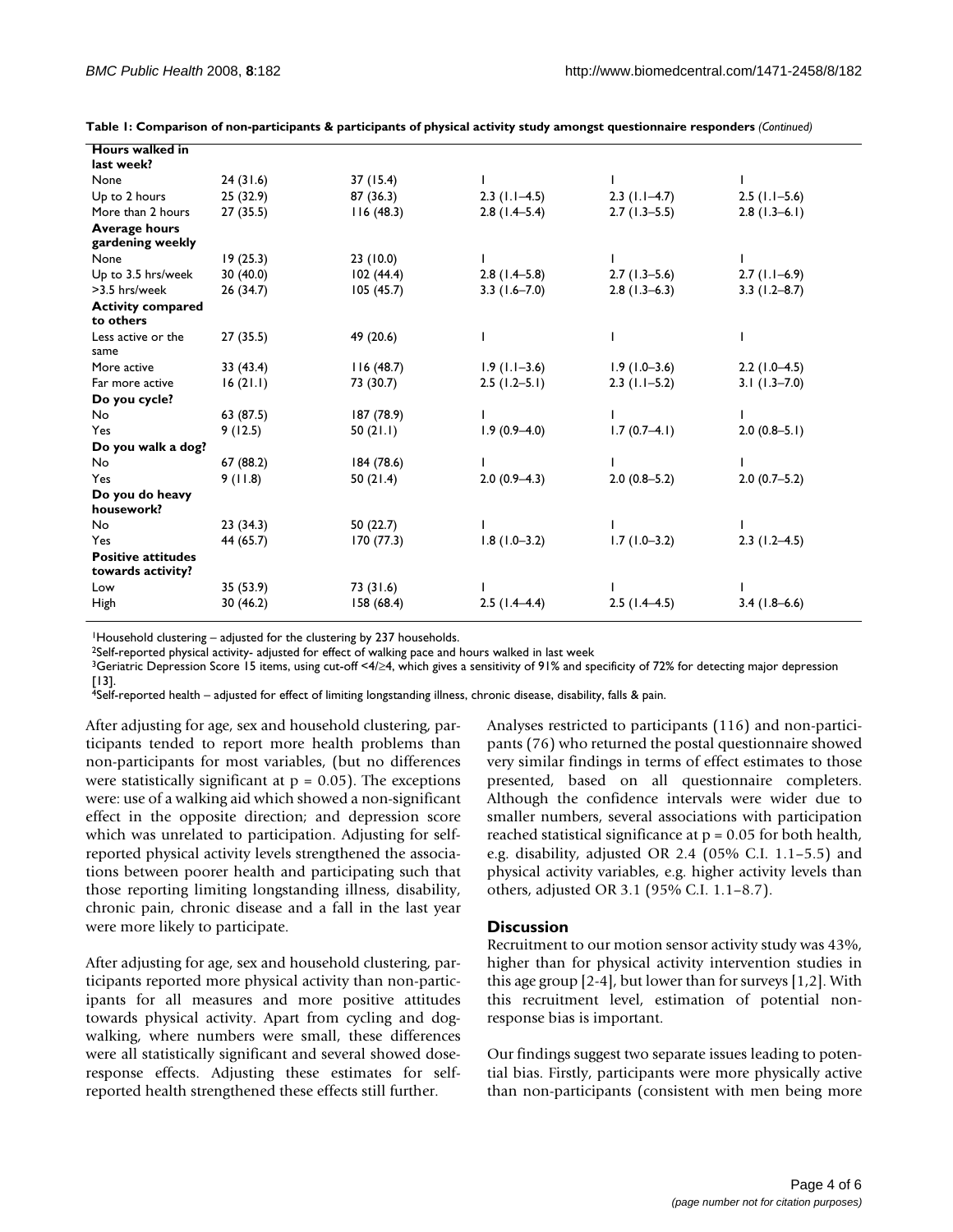likely to participate). This has been reported in other physical activity studies in older people [3-5]. Secondly, participants reported more health problems than nonparticipants. This effect opposes the physical activity effect, and was much clearer after controlling for selfreported physical activity. At first, these findings seem counter-intuitive. Other studies in older people have reported that participants have better health than nonparticipants [18-20], suggesting a "healthy volunteer" effect, although Ives et al found participants were more likely to have a disease history and use health services more [21]. However, it seems plausible that recruiting older people to studies through primary care may lead to those with increased contact with primary care (ie more illnesses) to be more likely to take part. This fits with other work showing that older primary care patients with poorer physical and psychological health and greater primary care service use were more likely to give consent for their health records to be accessed for research [22]. Unfortunately, the other primary care based studies showing differences in physical activity levels between participants and non-participants did not report on health or functional ability [3-5].

An important weakness of our study was that self-reported health and physical activity details were only available on those non-participants who completed the questionnaire. The similarities seen in age and sex comparisons between participants and non-participants overall and in those responding to the questionnaire is reassuring and suggests that the non-participant questionnaire responders are representative of non-participants, at least in terms of age and sex, although they could still differ in other important ways (such as activity level or health) that we lack information on. The similarities found when restricting analyses to only those sent postal questionnaires, confirms that it was reasonable to include participants in the analysis who completed the questionnaire at their baseline assessment.

#### **Conclusion**

Physical activity studies on older people recruited from primary care settings may be biased by two opposing issues which need consideration when generalizing the results: a strong bias towards participants being more physically active, and a weaker bias towards participants having more health problems and therefore likely primary care contact. This latter bias could be used to advantage when considering interventions to increase physical activity, where those who are least active and those with more physical health problems need targeting most.

#### **Competing interests**

The authors declare that they have no competing interests.

#### **Authors' contributions**

TJH, CRV and DGC designed the study. TJH and RA collected data. TJH, IMC and DGC were involved in analysis and interpretation of data. All authors were involved in drafting the manuscript and revising it critically for important intellectual content. All authors have given final approval of the version to be published.

### **Additional material**

#### **Additional file 1**

*supplementary questionnaire harris2008. Questionnaire on health and self-report physical activity levels.* Click here for file [\[http://www.biomedcentral.com/content/supplementary/1471-](http://www.biomedcentral.com/content/supplementary/1471-2458-8-182-S1.doc) 2458-8-182-S1.doc]

#### **Acknowledgements**

We are grateful to all the partners, staff and patients of Sonning Common Health Centre, Oxfordshire, UK for their support with this study. Funding for the study was provided by the Thames Valley Primary Care Research Partnership (WCRM03). The sponsors played no role in the design, execution, analysis & interpretation of data or in the writing of the manuscript or the decision to submit the manuscript for publication.

#### **References**

- 1. Crombie IK, Irvine L, Williams B, *et al.*: **[Why older people do not](http://www.ncbi.nlm.nih.gov/entrez/query.fcgi?cmd=Retrieve&db=PubMed&dopt=Abstract&list_uids=15082435) [participate in leisure time physical activity: a survey of activ](http://www.ncbi.nlm.nih.gov/entrez/query.fcgi?cmd=Retrieve&db=PubMed&dopt=Abstract&list_uids=15082435)[ity levels, beliefs and deterrents.](http://www.ncbi.nlm.nih.gov/entrez/query.fcgi?cmd=Retrieve&db=PubMed&dopt=Abstract&list_uids=15082435)** *Age Ageing* 2004, **33:**287-92.
- 2. Stevens W, Hillsdon M, Thorogood M, McArdle D: **[Cost-effective](http://www.ncbi.nlm.nih.gov/entrez/query.fcgi?cmd=Retrieve&db=PubMed&dopt=Abstract&list_uids=9773174)[ness of a primary care based physical activity intervention in](http://www.ncbi.nlm.nih.gov/entrez/query.fcgi?cmd=Retrieve&db=PubMed&dopt=Abstract&list_uids=9773174) 45–74 year old men & women: a randomised controlled trial.** *Br J Sports Med* 1998, **32:**236-41.
- 3. Munro JF, Nicholl JP, Brazier JE, Davey R, Cochrane T: **[Cost effec](http://www.ncbi.nlm.nih.gov/entrez/query.fcgi?cmd=Retrieve&db=PubMed&dopt=Abstract&list_uids=15547060)[tiveness of a community based exercise programme in over](http://www.ncbi.nlm.nih.gov/entrez/query.fcgi?cmd=Retrieve&db=PubMed&dopt=Abstract&list_uids=15547060) [65 year olds: cluster randomised trial.](http://www.ncbi.nlm.nih.gov/entrez/query.fcgi?cmd=Retrieve&db=PubMed&dopt=Abstract&list_uids=15547060)** *J Epidemiol Community Health* 2004, **58:**1004-10.
- 4. Halbert JA, Silagy CA, Finucane P, Withers RT, Hamdorf PA: **[Recruitment of older adults for a randomized, controlled](http://www.ncbi.nlm.nih.gov/entrez/query.fcgi?cmd=Retrieve&db=PubMed&dopt=Abstract&list_uids=10203125) [trial of exercise advice in a general practice setting.](http://www.ncbi.nlm.nih.gov/entrez/query.fcgi?cmd=Retrieve&db=PubMed&dopt=Abstract&list_uids=10203125)** *J Am Geriatr Soc* 1999, **47:**477-81.
- 5. Crombie IK, McMurdo ME, Irvine L, Williams B: **[Overcoming bar](http://www.ncbi.nlm.nih.gov/entrez/query.fcgi?cmd=Retrieve&db=PubMed&dopt=Abstract&list_uids=16916841)[riers to recruitment in health research: concerns of poten](http://www.ncbi.nlm.nih.gov/entrez/query.fcgi?cmd=Retrieve&db=PubMed&dopt=Abstract&list_uids=16916841)[tial participants need to be dealt with.](http://www.ncbi.nlm.nih.gov/entrez/query.fcgi?cmd=Retrieve&db=PubMed&dopt=Abstract&list_uids=16916841)** *BMJ* 2006, **333:**398.
- 6. Tai SS, Gould M, Iliffe S: **[Promoting healthy exercise among](http://www.ncbi.nlm.nih.gov/entrez/query.fcgi?cmd=Retrieve&db=PubMed&dopt=Abstract&list_uids=9101673) [older people in general practice: issues in designing and eval](http://www.ncbi.nlm.nih.gov/entrez/query.fcgi?cmd=Retrieve&db=PubMed&dopt=Abstract&list_uids=9101673)[uating therapeutic interventions.](http://www.ncbi.nlm.nih.gov/entrez/query.fcgi?cmd=Retrieve&db=PubMed&dopt=Abstract&list_uids=9101673)** *British Journal of General Practice* 1997, **47:**119-22.
- 7. Ettinger WH Jr: **[Physical activity and older people: a walk a day](http://www.ncbi.nlm.nih.gov/entrez/query.fcgi?cmd=Retrieve&db=PubMed&dopt=Abstract&list_uids=8576515) [keeps the doctor away.](http://www.ncbi.nlm.nih.gov/entrez/query.fcgi?cmd=Retrieve&db=PubMed&dopt=Abstract&list_uids=8576515)** *J Am Geriatr Soc* 1996, **44:**207-8.
- 8. Harris TJ, Victor CR, Carey IM, Adams R, Cook DG: **Optimising recruitment into a study of physical activity in older people: a randomised controlled trial of different approaches.** *Age & Ageing* in press. 2008
- 9. Joint Health Surveys Unit: **Health Survey for England 1998.** In *Methodology and Documentation Volume 2*. London, The Stationery **Office**; 1999.
- 10. McGee MA, Johnson A, Kay D: **[The Medical Research Council](http://www.ncbi.nlm.nih.gov/entrez/query.fcgi?cmd=Retrieve&db=PubMed&dopt=Abstract&list_uids=12683341) [Cognitive Functioning and Ageing Study \(MRC CFAS\). The](http://www.ncbi.nlm.nih.gov/entrez/query.fcgi?cmd=Retrieve&db=PubMed&dopt=Abstract&list_uids=12683341) description of activities of daily living in five centres in Eng[land and Wales.](http://www.ncbi.nlm.nih.gov/entrez/query.fcgi?cmd=Retrieve&db=PubMed&dopt=Abstract&list_uids=12683341)** *Age & Ageing* 1998, **27:**605-13.
- 11. Ware JE, Sherbourne CD: **[The MOS 36-item short form health](http://www.ncbi.nlm.nih.gov/entrez/query.fcgi?cmd=Retrieve&db=PubMed&dopt=Abstract&list_uids=1593914) [survey: conceptual framework and item selection.](http://www.ncbi.nlm.nih.gov/entrez/query.fcgi?cmd=Retrieve&db=PubMed&dopt=Abstract&list_uids=1593914)** *Med Care* 1992, **30:**473-83.